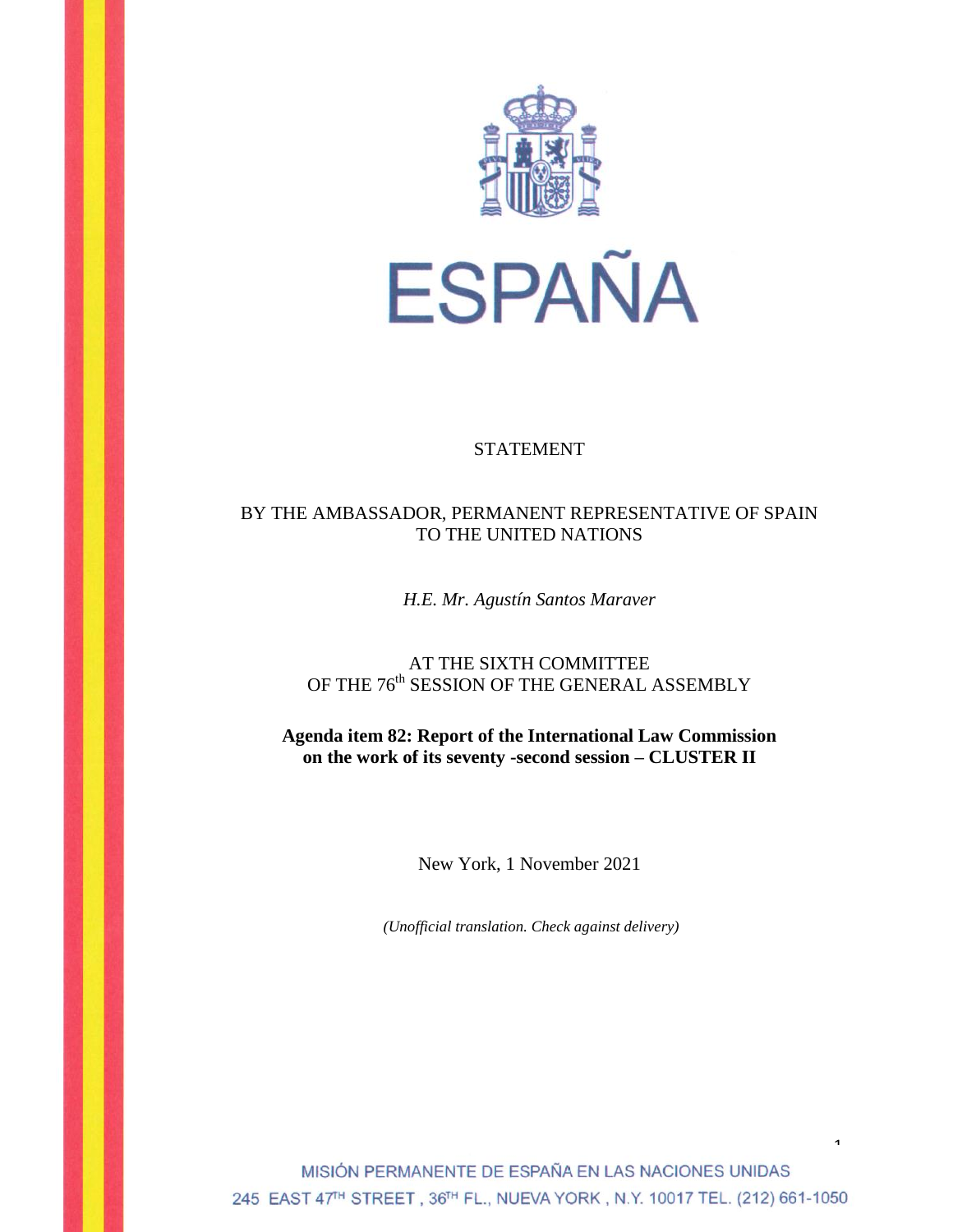Mr./Ms. Chair,

It is an honor to address this Sixth Committee on the work of the International Law Commission at its seventy-second session. Before commenting on the work of the Commission on the topics introduced in Cluster 2, I would like to thank the Chairman of the ILC, Ambassador Mahmoud Hmoud, for presenting the Report for this session. The ILC was unable to meet in 2020 as a result of the restrictions imposed by the COVID 19 pandemic. This year, the Commission has been able to continue its work under difficult conditions, for which we wish to express our appreciation to its members, all of whom are committed to providing international law in this third decade of the 21st century with a higher level of certainty to address the major challenges facing the contemporary world. We would also like to thank the Secretary of the Commission and the incoming and outgoing Chairmen for the great efforts they made so that the Commission could carry out its work under these circumstances.

Having said that, I will now turn to the following topics: Immunity of State officials from foreign criminal jurisdiction, and Sea level rise in relation to international law.

## **Immunity of State Officials from Foreign Criminal Jurisdiction**

Mr./Ms. Chair,

I will begin by referring to the topic contained in Chapter VI of the Report. Allow me, first of all, to draw attention to the enormous efforts that the International Law Commission has devoted to examining the topic of Immunity of State Officials from Foreign Criminal Jurisdiction in the last two quinquennia, under the leadership of the Special Rapporteur, Professor Concepción Escobar Hernández. Following the great progress that the work of the Commission has made during the present session, the adoption of Draft Articles on this topic is getting closer and closer. The adoption of six new draft articles is undoubtedly good news in view of the great practical relevance of this topic for States and for the international community as a whole. And for that reason, we wish to congratulate most sincerely the International Law Commission as a whole and, in particular, the Special Rapporteur for the work done so far.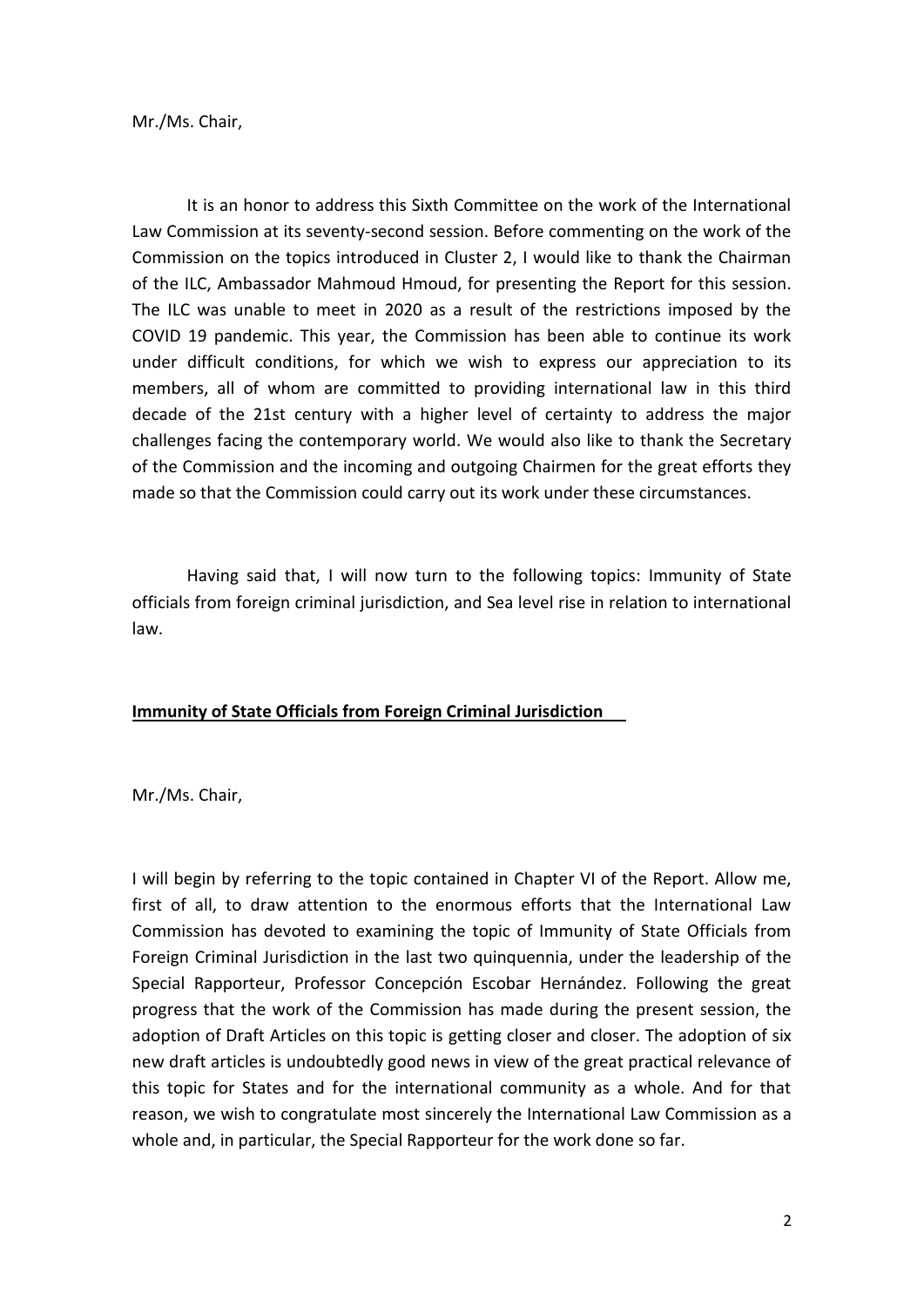As my delegation has already expressed its views on previous occasions on draft articles 1 to 7 provisionally adopted by the Commission, I shall now focus my statement on the procedural aspects of immunity to which the six new articles are devoted. With regard to these articles, I should like to point out, first of all, the importance that my delegation attaches to the incorporation of a procedural dimension into the work of the Commission. In that regard, we fully share the Special Rapporteur's assessment of the importance of procedural provisions for the purpose of promoting confidence-building among the States concerned and for objectifying the treatment of the question of immunity in each specific case. Along with this, Spain also considers that the procedural provisions and guarantees also contribute significantly to establishing a necessary balance between the interests of the various States concerned and will make it possible to respond to the legitimate concerns of several States, expressed in this Chamber, regarding the risks of politicization that could be generated in the event that the immunity of State officials from foreign criminal jurisdiction were not applied by the State's domestic organs and courts, in particular as a result of the possible application of the exceptions to immunity contained in draft article 7, provisionally adopted by the Commission in 2017. In our view, the wording given to draft article 8 ante, undoubtedly contributes to achieving these objectives.

In the context of procedural provisions, we very much welcome the adoption of draft articles 8, 9 and 12, devoted to the consideration, notification and exchange of information. The statement that the authorities of the forum must consider the question of immunity as soon as possible and always before exercising their jurisdiction or taking coercive measures against the official of another State is undoubtedly an essential element that should guide the actions of those authorities and constitute a guarantee for the State of the official. The same is true of the definition of a duty to notify the State of the official when the authorities of the forum State intend to exercise their criminal jurisdiction or take the aforementioned coercive measures. This duty to notify reinforces the guarantees of the official's State and ensures that no measures are taken that might subsequently make it impossible to enforce the immunity from criminal jurisdiction of the State's officials. In addition, the definition of a (basic but necessary) system for the mutual request for information between the authorities of the two States concerned completes very well this first block of procedural provisions facilitating the building of trust between the forum State and the State of the official. My delegation is aware that the proposals contained in draft articles 8, 9 and 12 represent a clear innovation in the field of immunities and should therefore be understood as proposals for progressive development. This, however, does not deprive them of their value. On the contrary, they represent a good example of the Commission's comprehensive fulfillment of its mandate.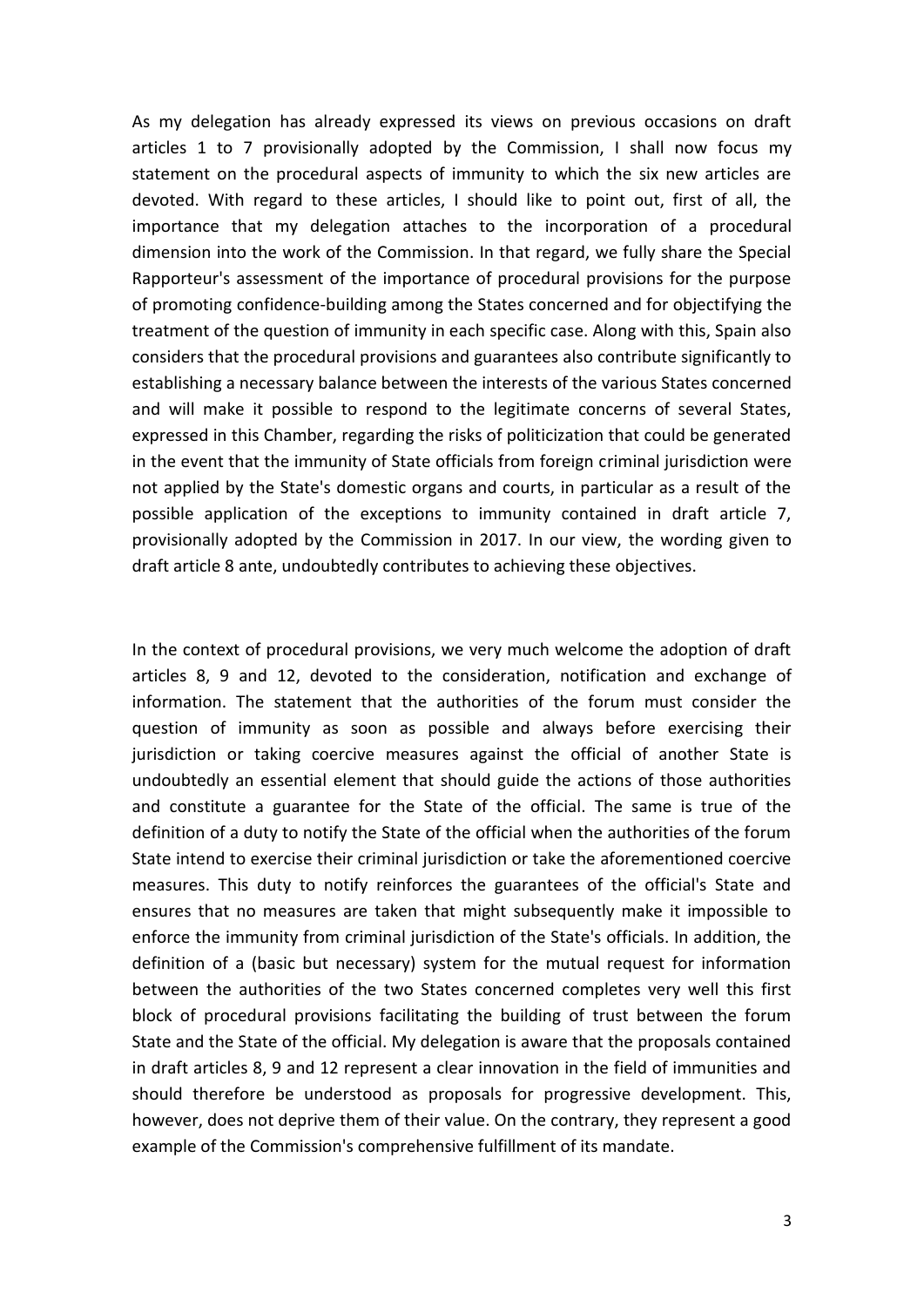With regard to draft articles 10 (invocation of immunity) and 11 (waiver of immunity), my delegation considers that both are sufficiently consistent with international practice. With regard to the question of the irrevocable nature of the waiver of immunity, my delegation wishes to express its support for the provisions of paragraph 6 of draft article 11, which is - moreover - consistent with the provisions of our domestic legal system, in particular article 28 of Organic Law 16/2015 on privileges and immunities of foreign States, international organizations and international conferences and meetings held in Spain.

Mr./Ms. Chair,

My delegation is fully aware that important draft articles of a procedural nature are still pending consideration by the Commission, in particular articles 13, 14, 15 and 16. We note the relevance of these draft articles, especially the one on the determination of immunity which is essential to establish a proper balance between the guarantee of immunity and the protection of other values of the international community, in particular the fight against impunity for the most serious crimes under international law to which Spain continues to be closely linked. We are confident that, with the leadership of the Special Rapporteur and the contributions of the other members of the Commission, the adoption of these drafts will be able to take into account all the sensitivities and interests involved.

Turning to the two draft articles presented by the Special Rapporteur in her last report, my delegation would like to make two brief comments. First, with regard to draft article 17, Spain considers that the inclusion of a clause on dispute settlement has an added value for the Commission's work on this topic. However, we share the view that the actual wording of this draft article will depend to a large extent on the final form that the Commission wishes to give to the draft articles.

Finally, we support the inclusion in the draft articles of a reference to international criminal tribunals. If, as we are convinced, the fight against impunity for the most serious crimes under international law is an essential element of modern international law, the role of international criminal tribunals in this context should be recognized in the Draft Articles. As to the manner in which this should take place, my delegation is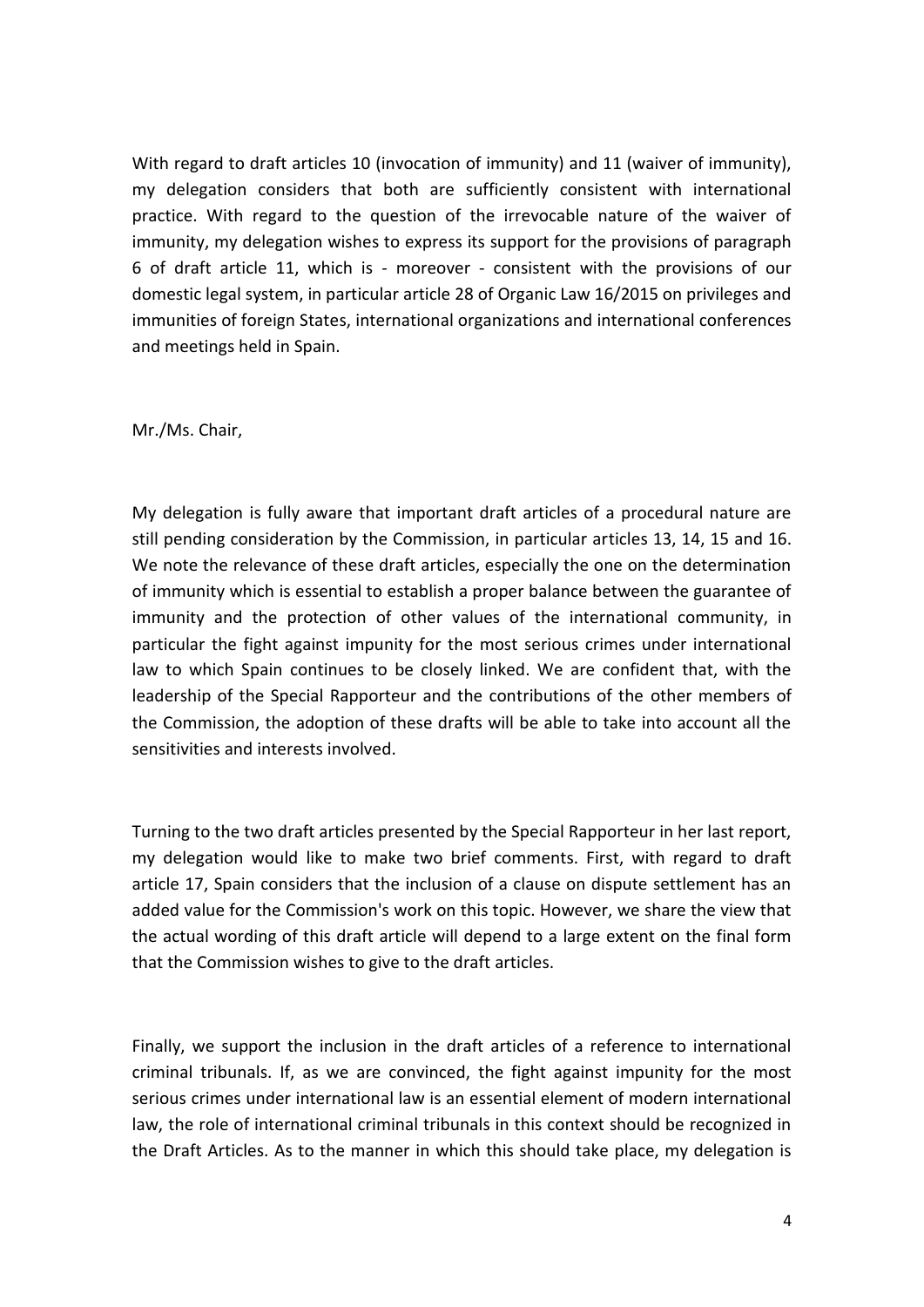flexible and could support either the maintenance of a stand-alone draft article or its inclusion in draft article 1 on the scope of application of the Draft Articles.

In summary, Mr. In summary, Mr. Chairman, my delegation would like to conclude by once again reiterating its appreciation to the Commission and the Special Rapporteur for their tireless work on this topic. We will continue to closely examine the work of the Commission and trust that the Commission will be able to adopt the Draft Articles on Immunity of State Officials from Foreign Criminal Jurisdiction on first reading in 2022.

## **Sea Level Rise in Relation to International Law**

My delegation would now like to refer to the work contained in Chapter IX of the Report, concerning the consequences of sea level rise in relation to international law. We must begin by congratulating the co-chairs of the Study Group, in particular for the presentation of the interesting study that has served as the basis for the ILC's discussions, which focused on the implications of this phenomenon for the Law of the Sea. We would also like to thank the other members of the Commission who contributed to the discussions in the Working Group for their hard work.

Sea level rise poses major legal challenges. Spain is concerned about the consequences of this phenomenon for the international community and wishes to point out that this is an issue of great relevance, which presents diverse profiles and requires a clear response from international law. In particular, Spain shows its solidarity with those States that are more directly affected by this new situation, especially the Small Island Developing States. In this regard, Spain understands and positively values the statement made by the "Pacific Islands Forum". This delegation considers that it is essential to continue the work of the Commission on this topic in a way that guarantees respect for and integrity of the United Nations Convention on the Law of the Sea, recognized as "the Constitution of the Oceans", and that - at the same time allows us to identify special formulas that take into consideration the extraordinary circumstances that several States, especially the aforementioned Small Island Developing States, are suffering as a result of the process of sea level rise caused by climate change. We trust that the International Law Commission will be able to offer solutions that take into account both legal stability and justice.